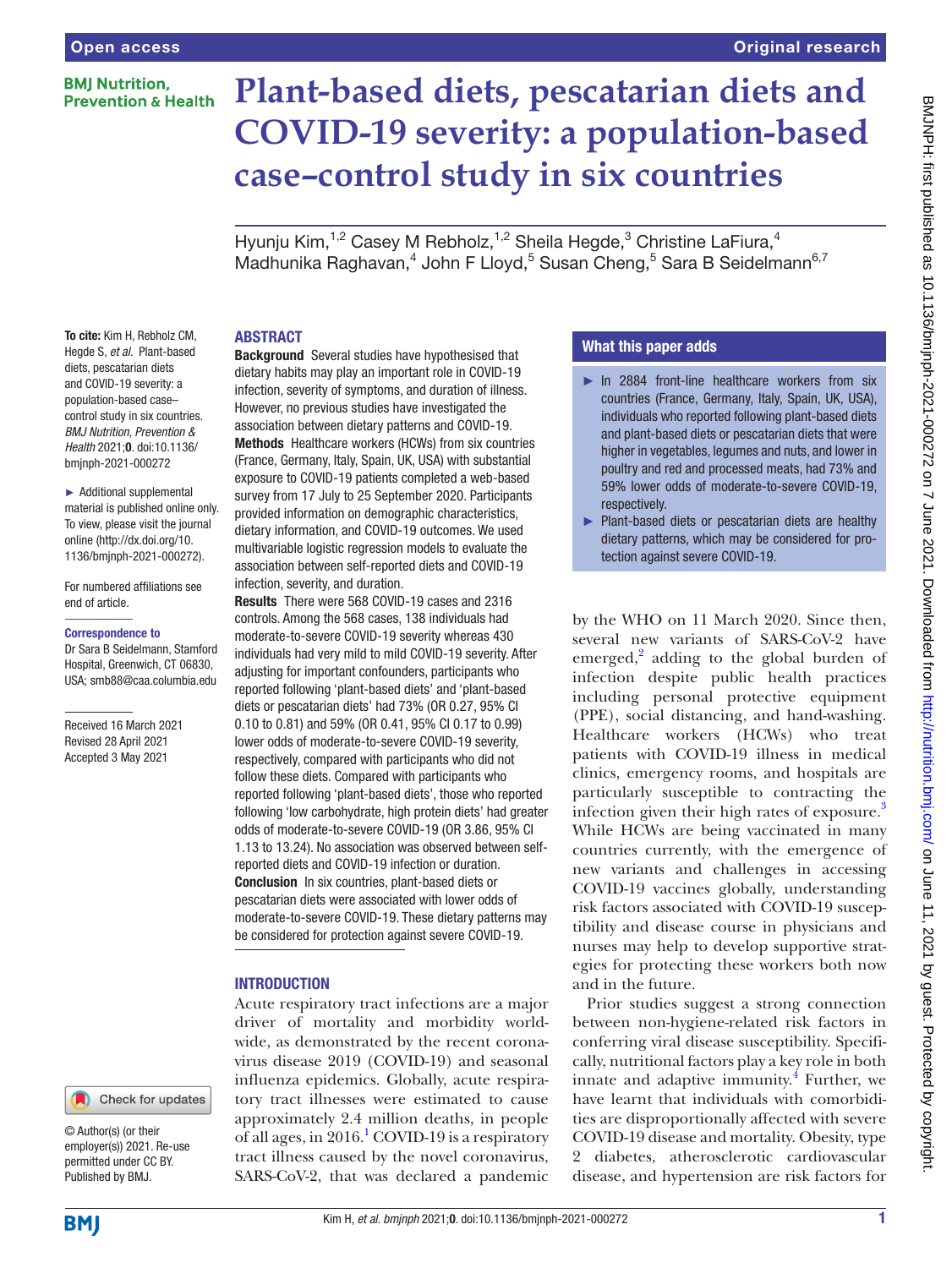severe COVID-19. $56$  The aetiology of these conditions is largely driven by poor nutrition and unfavourable lifestyle choices (eg, physical inactivity or sedentary behaviour) which have a high prevalence in economically advantaged countries, like the USA and Europe. Yet, specific nutritional strategies to support optimal immune function have not been clearly described.

Understanding the associations between dietary patterns and COVID-19 related illness could further our understanding of the role of nutrition in viral illnesses. Using data from at-risk physicians and nurses, we aimed to evaluate the association between self-reported diets and COVID-19 infection, severity, and duration of symptoms.

# **METHODS**

# Study design and study population

We carried out a COVID-19 case–control study of frontline physicians and nurses in six countries (France, Germany, Italy, Spain, UK, USA) evaluating nutritional factors with the risk of COVID-19 infection, severity, and duration. We leveraged a global network of physicians and nurses registered in the Survey Healthcare Globus network for healthcare market research, identifying providers with high exposure and high-risk for COVID-19-like illness. Participants completed a survey between 17 July and 25 September 2020. Details on the study design and power calculation have been reported in our earlier publications.<sup>78</sup>

Briefly, we aimed to recruit participants with a high frequency of exposure to patients with COVID-19. Participants were screened for substantial exposure to patients with COVID-19, medical specialty (eg, internal medicine, emergency medicine, critical care), practice setting (eg, emergency room, intensive care unit, other hospital-based department), presence of COVID-19 symptoms, and COVID-19 test result based on PCR or antibody. Participants could not enter into the study if they had infrequent exposure to patients with COVID-19 (defined as patient encounters meeting criteria of faceto-face within 6 feet (2 m) for greater than or equal to 10 min, the aggregate for all encounters, averaging less than 5% of time on a typical shift) unless they had COVID-19 symptoms or a positive COVID-19 test result which suggests substantial exposure. Additionally, participants whose medical specialty or practice setting was not considered to be high-risk could not enter the study. The questionnaire was terminated if participants' response on disease severity was inconsistent with their description of COVID-19 symptoms. We screened 7344 participants for eligibility, and a total of 4460 participants were not considered eligible ([online supplemental figure 1\)](https://dx.doi.org/10.1136/bmjnph-2021-000272). As a result, 2884 HCWs with high frequency of exposure to patients with COVID-19 were considered eligible.

Recruitment goals for the present study was 500 cases and 2500 controls (1000 participants in the USA and 400 participants in each European country). At the time when this study was designed, the prevalence of

COVID-19 was much lower than more recent estimates of COVID-19 prevalence (1.8 million cumulative cases in April 2020 compared with 115 million cumulative cases globally in March 2021).<sup>9</sup> As we anticipated, enrolment of cases was slower than controls, thus, enrolment of cases was prioritised.

HCWs completed a detailed web-based questionnaire of approximately 100 items. We collected information on basic demographic characteristics, past medical history, medications, lifestyle, and COVID-19 symptoms, and a 47-item food frequency questionnaire adapted from a previously validated questionnaire that allowed us to capture food groups of the respondent's diet.<sup>[10](#page-8-7)</sup> The questionnaire was translated into the primary language of each country. The English version of the questionnaire has been published.<sup>[7](#page-8-5)</sup> The Western Institutional Review Board at Stamford Hospital reviewed the study protocol and deemed it to be exempt. Informed consent was obtained electronically before the questionnaire was administered.

# COVID-19 cases and controls

COVID-19 cases were defined as symptomatic cases (defined as answering 'yes' to the question: 'Since exposure, have you personally experienced symptoms consistent with a diagnosis of COVID-19 (fever, coughing, fatigue, loss of taste or smell)?'), or asymptomatic cases (defined as a positive PCR or antibody test without COVID-19 like symptoms (fever, coughing, fatigue, loss of taste or smell)). Controls were defined as having a negative test and/or no experience of symptoms consistent with COVID-19. Based on these definitions, there were 568 cases and 2316 controls. There were 298 cases when we restricted cases to those with a positive PCR or antibody test. We used 568 cases for our main analysis, because we considered presence of symptoms to be an important criterion. At the time of the study, HCWs in Europe and the USA may not have had timely and adequate access to COVID-19 testing. Furthermore, a negative test for SARS-CoV-2 antibodies does not indicate that HCWs did not have COVID-19.

# Severity and duration of COVID-19 cases

Cases (symptomatic and asymptomatic, n=568) were asked to rate the severity of COVID-19 illness. Participants had five options: (1) Very mild: asymptomatic or nearly asymptomatic; (2) Mild: symptoms (fever <38°C (without treatment), with or without cough, no dyspnoea, no gasping, no abnormal imaging findings); (3) Moderate: (fever, respiratory symptoms, and/or imaging findings of pneumonia); (4) Severe: meet any of the following— (a) respiratory distress, respiratory rate ≥30 times/ min; (b) low oxygen saturation <93% at rest; (c) partial pressure of oxygen  $(PaO<sub>2</sub>)/fraction$  of inspired oxygen (FiO<sub>2</sub>) ≤300 mm Hg; and (5) Critical: Respiratory failure needing mechanical assistance, intensive care unit admission, shock, or extra-pulmonary organ failure. This criterion was used in a prior study.<sup>11</sup> No participant selected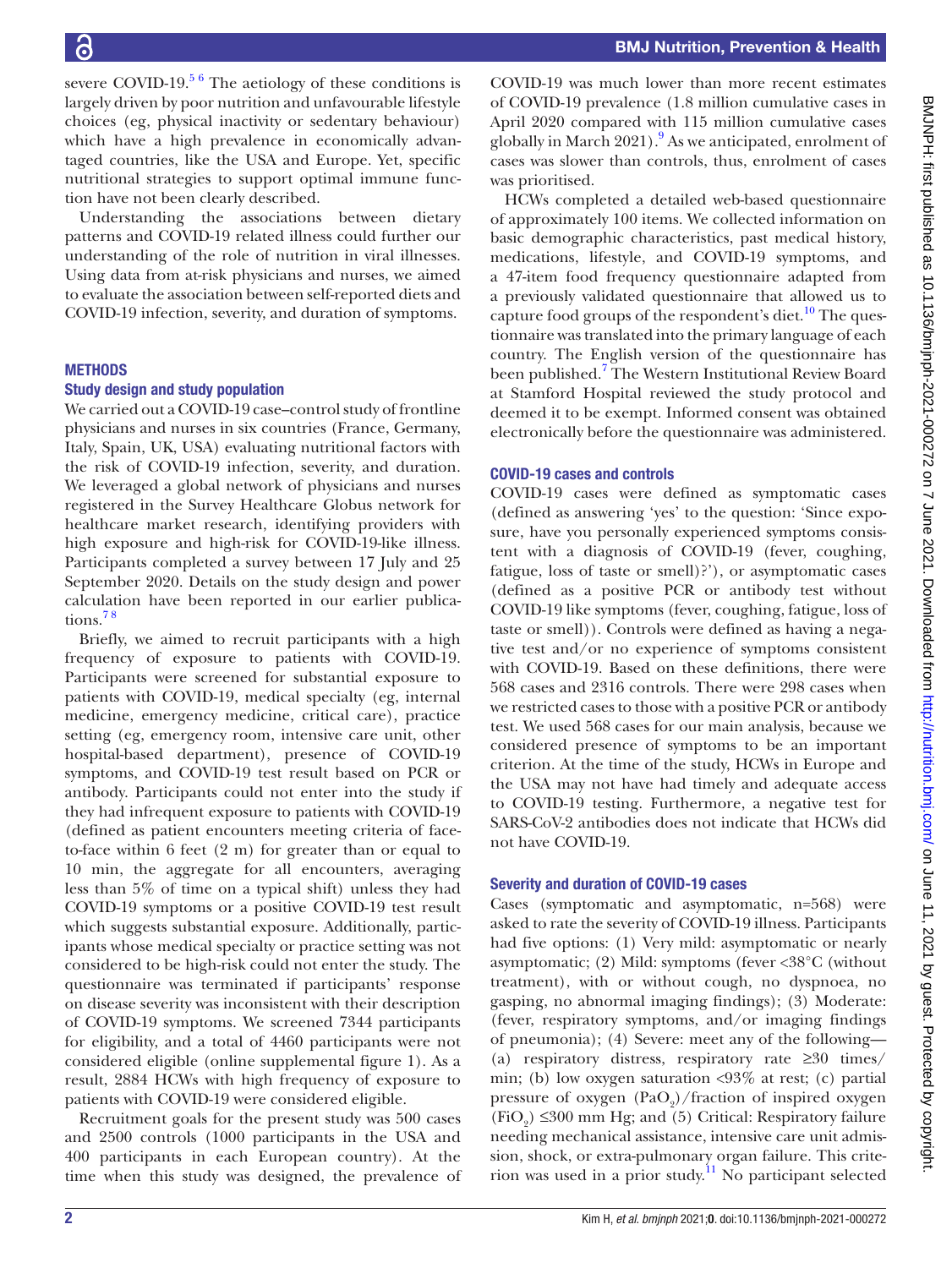'critical' severity. We dichotomized severity of cases as moderate-to-severe versus very mild to mild.

Then, participants reported the number of days they experienced symptoms of COVID-19 ('How many days did you experience symptoms of COVID-19? Please answer from the first day that you experienced any symptoms until you were completely asymptomatic'). We considered asymptomatic individuals to have 0 days of duration of symptoms. We compared duration of cases by dichotomising COVID-19 duration as >14 days versus ≤14 days. We used 14 days, given that 14 was the median days of duration of symptoms for individuals with moderate-tosevere COVID-19.

## Self-reported dietary patterns

Participants reported if they followed any type of specific diet over all of the past year before the COVID-19 pandemic. We used 1 year to capture usual and long-term dietary intake. Participants had 11 choices: whole foods, plant-based diet; keto diet; vegetarian diet; Mediterranean diet; pescatarian diet; Palaeolithic diet; low fat diet; low carbohydrate diet; high protein diet; other; none of the above. Before analyses, we selected dietary patterns with sufficient 'yes' responses ('yes' response of at least 100 individuals). To increase precision, we analysed three dietary patterns after combining dietary patterns that are similar in terms of dietary intake. We combined 'whole foods, plant-based' diets and 'vegetarian' diets into one category ('plant-based diets', n=254). Then, we combined 'whole food, plant-based' diets, 'vegetarian' diets or 'pescatarian' diets into another category ('plant-based diets or pescatarian diets', n=294) to test if a spectrum of plant-based diets which include animal products are associated with COVID-19 severity. Due to the small number of cases (nine cases of moderate-to-severe COVID-19, 40 COVID-19 cases), we could not analyse pescatarian diets separately. We used plant-based diets to encompass plant-based diets and vegetarian diets, given that vegetarian diets are considered a subset of plant-based diets which minimise consumption of animal products (meat, fish, dairy).<sup>12 13</sup> Lastly, we combined 'low carbohydrate' diets and 'high protein' diets into another category ('low carbohydrate, high protein diet', n=483) to evaluate whether these dietary patterns are associated with COVID-19 severity. To study intake of food groups among people who reported following these dietary patterns, we categorised items in the food frequency questionnaire into 22 food groups based on nutrient composition and culinary similarities [\(online supplemental table 1\)](https://dx.doi.org/10.1136/bmjnph-2021-000272).

#### Statistical analyses

We summarised characteristics of the overall study population by severity status using mean and SD for continuous variables and percent and frequencies for categorical variables. Then, we examined food group intakes among individuals following and not following three different dietary patterns ('plant-based diets', 'plant-based diets or pescatarian diets', and 'low carbohydrate, high protein

diets'). To compare differences, we used  $\chi^2$  test for categorical variables and analysis of variance for continuous variables.

For the primary analyses, we evaluated the association between self-reported diets and severity of COVID-19 using three multivariable logistic regression models. Model 1 adjusted for age, sex, race/ethnicity, and country. Model 2 adjusted for covariates in model 1 as well as medical specialty, smoking status, and physical activity (ORs and 95% CIs from this model were the primary results). Model 3 for adjusted covariates in model 2 as well as body mass index (BMI) and the presence of a medical condition (diagnosis of any of the following conditions: diabetes, pre-diabetes, high cholesterol, hypertension, coronary heart disease or heart attack, heart failure, cancer, prior lung disease, prior lung infection, overweight, asthma, or autoimmune disease). As secondary analyses, we used the same set of models to compare whether following 'plantbased diets' (reference) versus 'low carbohydrate, high protein diets' or 'plant-based diets or pescatarian diets' (reference) versus 'low carbohydrate, high protein diets' is associated with COVID-19 severity, and investigated the association between self-reported diets and COVID-19 infection and duration of COVID-19 illness

As a sensitivity analysis, we additionally adjusted for access to PPE, and additionally adjusted for dietary supplement use (multivitamin/mineral, folic acid/folate, vitamin A, vitamin B complex, vitamin E, zinc, N-acetylcysteine, choline) one at a time and simultaneously in the fully adjusted models. Dietary supplement use was defined as use of single supplements more than once per week for the previous 12 months. Although the study was underpowered to study the associations between self-reported diets and cases defined solely by testing, we limited cases to those with a positive PCR or antibody test, and repeated our analyses. All analyses were conducted using Stata version 15 statistical software (StataCorp, College Station, Texas, USA).

#### RESULTS

More than 70% of study participants were men and almost 95% of the study participants were physicians ([table](#page-3-0) 1). It is possible that our study population was high in men because they may be more likely to be in a predetermined high-risk medical specialty and practice setting. Of 568 cases, 430 participants had very mild to mild severity and 138 had moderate-to-severe COVID-19 severity. HCWs in the USA, UK, Italy, and France were more likely to be moderate-to-severe cases than very mild to mild cases. Many demographic characteristics (age, sex, race/ ethnicity), medical specialty, medical history, smoking status, and BMI did not significantly differ by severity of COVID-19. HCWs with moderate-to-severe COVID-19 severity were less likely to report that they followed plantbased diets (8.6% for very mild to mild cases vs 2.9% for moderate-to-severe cases; p=0.02) but were more likely to report that they followed low carbohydrate, high protein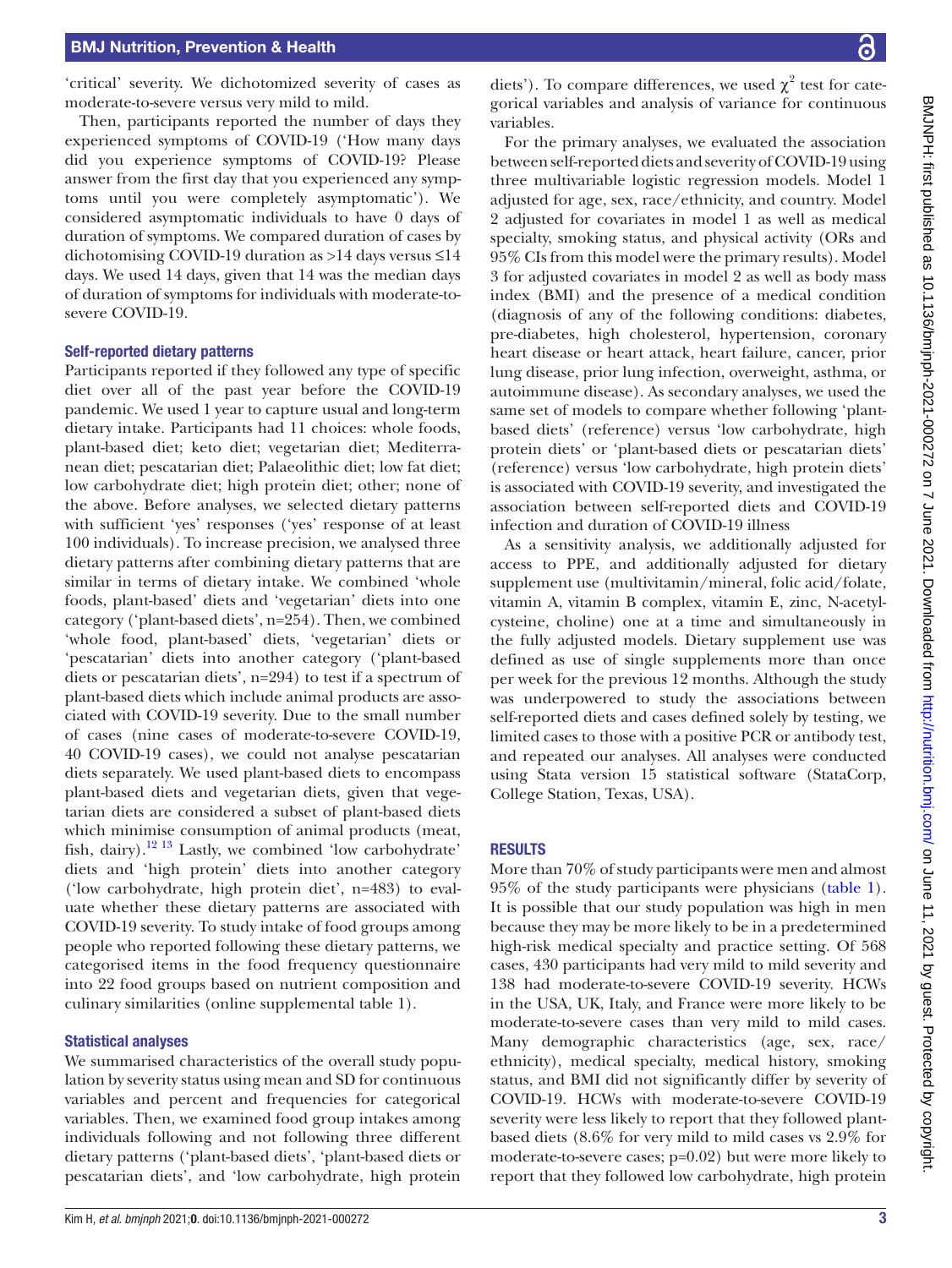<span id="page-3-0"></span>

|                                         |              |                 | Cases             |                    |          |
|-----------------------------------------|--------------|-----------------|-------------------|--------------------|----------|
|                                         | <b>Total</b> | <b>Controls</b> | Very mild to mild | Moderate to severe | P valuet |
| Sample size, N                          | 2884         | 2316            | 430               | 138                |          |
| Gender                                  |              |                 |                   |                    |          |
| Women                                   | 794 (27.5%)  | 640 (27.6%)     | 119 (27.7%)       | 35 (25.4%)         | 0.10     |
| Men                                     | 2066 (71.6%) | 1656 (71.5%)    | 310 (72.1%)       | 100 (72.5%)        |          |
| Other                                   | $2(0.1\%)$   | $1(0.04\%)$     | $0(0.0\%)$        | 1(0.7%)            |          |
| Prefer not to say                       | 22 (0.8%)    | 19 (0.8%)       | $1(0.2\%)$        | $2(1.4\%)$         |          |
| Age, years                              | 48 (10)      | 48 (10)         | 47.1(9.5)         | 48.3 (9.5)         | 0.19     |
| Country                                 |              |                 |                   |                    | 0.048    |
| <b>USA</b>                              | 1061 (36.8%) | 901 (38.9%)     | 116 (27.0%)       | 44 (31.9%)         |          |
| UK                                      | 327 (11.3%)  | 233 (10.1%)     | 66 (15.3%)        | 28 (20.3%)         |          |
| Spain                                   | 528 (18.3%)  | 382 (16.5%)     | 125 (29.1%)       | 21 (15.2%)         |          |
| Italy                                   | 433 (15.0%)  | 359 (15.5%)     | 54 (12.6%)        | 20 (14.5%)         |          |
| Germany                                 | 279 (9.7%)   | 233 (10.1%)     | 35 (8.1%)         | 11 (8.0%)          |          |
| France                                  | 256 (8.9%)   | 208 (9.0%)      | 34 (7.9%)         | 14 (10.1%)         |          |
| Race/ethnicity                          |              |                 |                   |                    |          |
| White                                   | 2218 (77.0%) | 1792 (77.4%)    | 334 (77.7%)       | 92 (66.7%)         | 0.13     |
| Any mixed/multiple ethnic background    | 162 (6.0%)   | 121 (5.2%)      | 28 (6.5%)         | 13 (9.4%)          |          |
| Asian                                   | 336 (12.0%)  | 271 (11.7%)     | 46 (10.7%)        | 19 (13.8%)         |          |
| African                                 | 48 (2.0%)    | 36 (1.6%)       | 7(1.6%)           | 5(3.6%)            |          |
| Other                                   | 36 (1.0%)    | 29 (1.3%)       | 5(1.2%)           | $2(1.4\%)$         |          |
| Prefer not to say                       | 84 (3.0%)    | 67 (2.9%)       | 10 (2.3%)         | 7(5.1%)            |          |
| Job classification                      |              |                 |                   |                    |          |
| Physician                               | 2735 (94.8%) | 2187 (94.4%)    | 412 (95.8%)       | 136 (98.6%)        | 0.13     |
| Nurse/NP/PA                             | 149 (5.2%)   | 129 (5.6%)      | 18 (4.2%)         | 2(1.4%)            |          |
| <b>Physician specialty</b>              |              |                 |                   |                    |          |
| Other                                   | 12 (0.4%)    | 10 (0.4%)       | $1(0.2\%)$        | 1(0.7%)            | 0.27     |
| Allergy and Immunology                  | 29 (1.0%)    | 25 (1.1%)       | $4(0.9\%)$        | $0(0.0\%)$         |          |
| Cardiology                              | 281 (9.7%)   | 227 (9.8%)      | 38 (8.8%)         | 16 (11.6%)         |          |
| <b>Critical care</b>                    | 282 (9.8%)   | 230 (9.9%)      | 42 (9.8%)         | 10 (7.2%)          |          |
| Emergency medicine                      | 603 (20.9%)  | 512 (22.1%)     | 70 (16.3%)        | 21 (15.2%)         |          |
| Endocrinology, diabetes, and metabolism | 98 (3.4%)    | 74 (3.2%)       | 15 (3.5%)         | 9(6.5%)            |          |
| Gastroenterology                        | 94 (3.3%)    | 77 (3.3%)       | 12 (2.8%)         | 5(3.6%)            |          |
| Haematology                             | 112 (3.9%)   | 85 (3.7%)       | 18 (4.2%)         | 9(6.5%)            |          |
| Infectious disease                      | 100 (3.5%)   | 82 (3.5%)       | 14 (3.3%)         | 4 (2.9%)           |          |
| Internal medicine                       | 433 (15.0%)  | 322 (13.9%)     | 84 (19.5%)        | 27 (19.6%)         |          |
| Nephrology                              | 53 (1.8%)    | 38 (1.6%)       | 15 (3.5%)         | $0(0.0\%)$         |          |
| Neurology                               | 107 (3.7%)   | 82 (3.5%)       | 21 (4.9%)         | 4(2.9%)            |          |
| Pulmonology                             | 430 (14.9%)  | 354 (15.3%)     | 53 (12.3%)        | 23 (16.7%)         |          |
| Rheumatology                            | 101 (3.5%)   | 69 (3.0%)       | 25 (5.8%)         | 7(5.1%)            |          |
| Nurse/NP/PA practice setting            |              |                 |                   |                    |          |
| Emergency room                          | 24 (16.1%)   | 22 (17.1%)      | $1(6.0\%)$        | $1(50.0\%)$        | 0.12     |
| Intensive care unit                     | 50 (33.6%)   | 45 (34.9%)      | 5 (28.0%)         | $0(0.0\%)$         |          |
| Other hospital-based department         | 75 (50.3%)   | 62 (48.1%)      | 12 (67.0%)        | $1(50.0\%)$        |          |
| COVID-19 test (PCR or antibody)         |              |                 |                   |                    |          |
| No - I did not get a test               | 748 (25.9%)  | 695 (30.0%)     | 38 (8.8%)         | 15 (10.9%)         | < 0.001  |
| No - I did not have access to the test  | 101 (3.5%)   | 69 (2.9%)       | 21 (4.9%)         | 11 (8.0%)          |          |

Continued

on June 11, 2021 by guest. Protected by copyright. <http://nutrition.bmj.com/> BMJNPH: first published as 10.1136/bmjnph-2021-000272 on 7 June 2021. Downloaded from

BMJNPH: first published as 10.1136/bminph-2021-000272 on 7 June 2021. Downloaded from http://nutrition.bmj.com/ on June 11, 2021 by guest. Protected by copyright.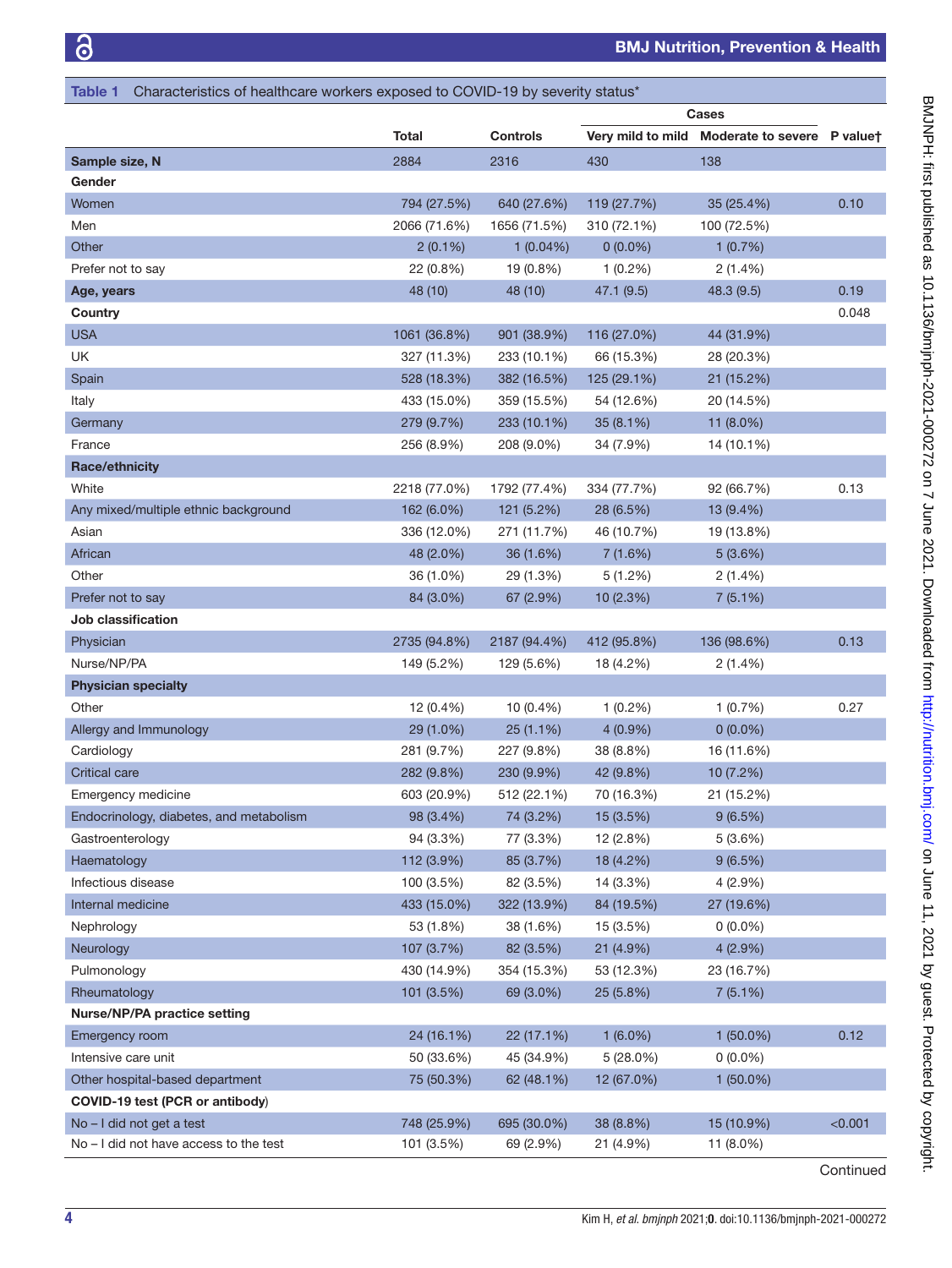| Table 1<br>Continued                        |              |                 |                   |                    |          |
|---------------------------------------------|--------------|-----------------|-------------------|--------------------|----------|
|                                             |              |                 | Cases             |                    |          |
|                                             | <b>Total</b> | <b>Controls</b> | Very mild to mild | Moderate to severe | P valuet |
| Yes - I tested negative                     | 1737 (60.2%) | 1552 (67.0%)    | 160 (37.2%)       | $25(18.1\%)$       |          |
| Yes - I tested positive                     | 298 (10.3%)  | $0(0\%)$        | 211 (49.1%)       | 87 (63.0%)         |          |
| Presence of pre-existing medical conditions | 1264 (44.0%) | 1002 (43.0%)    | 196 (45.6%)       | 66 (47.8%)         | 0.65     |
| <b>Smoking status</b>                       |              |                 |                   |                    | 0.64     |
| Never smoker                                | 2323 (80.5%) | 1865 (80.5%)    | 344 (80.0%)       | 114 (82.6%)        |          |
| Former smoker                               | 427 (14.8%)  | 341 (14.7%)     | 66 (15.3%)        | 20 (14.5%)         |          |
| Current smoker                              | 134 (4.6%)   | 110 (4.7%)      | 20 (4.7%)         | $4(2.9\%)$         |          |
| Body mass index $(kg/m^2)$                  | 25.0(4.3)    | 24.9(4.2)       | 24.9(4.8)         | 25.2(4.8)          | 0.57     |
| Self-reported diets:                        |              |                 |                   |                    |          |
| Plant-based diets§                          | 254 (8.8%)   | 213 (9.2%)      | 37 (8.6%)         | $4(2.9\%)$         | 0.02     |
| Plant-based diets or pescatarian diets¶     | 294 (10.2%)  | 248 (10.7%)     | 40 (9.3%)         | 6(4.3%)            | 0.06     |
| Low carbohydrate, high protein diets**      | 483 (16.7%)  | 392 (16.9%)     | 61 (14.2%)        | 30 (21.7%)         | 0.04     |

\*Values are n (%) for categorical variables and mean (SD) for continuous variables. Cases are defined as individuals with self-reported COVID-19-like illness (fever, coughing, fatigue, loss of taste or smell) or a positive PCR or antibody test.

†P value compared moderate-to-severe severity versus very mild to mild severity among cases.

‡Participants were asked to report if they followed any type of specific diet over the past 12 months before the COVID-19 pandemic.

§Participants self-reported that they followed whole foods, plant-based diets or vegetarian diets.

¶Participants self-reported that they followed whole foods, plant-based diets or vegetarian diets or pescatarian diets.

\*\*Participants self-reported that they followed low carbohydrate diets or high protein diets.

NP, nurse practitioner; PA, physician assistant.

diets [\(table](#page-3-0) 1, 14.2% for very mild to mild cases vs 21.7% for moderate-to-severe cases; p=0.04).

Among COVID-19 cases, individuals who reported following plant-based diets consumed more total vegetables, plant proteins (legumes and nuts), and less poultry, red and processed meats, sugar-sweetened beverages, and alcohol compared with those who did not follow plantbased diets [\(table](#page-5-0) 2). Similarly, individuals who reported following a plant-based diet or pescatarian diet consumed more vegetables, legumes and nuts and less poultry and red and processed meats compared with those who did not follow either of this dietary pattern [\(table](#page-5-1) 3). Qualitatively, fish and seafood intake was slightly higher among individuals who reported following a plant-based diet or pescatarian diet (3.0 times/week) than those following a plant-based diet (2.5 times per week). Fruit consumption was higher among those who followed a plant-based diet or pescatarian diet (9.9 times/week) than those who did not follow these diets (8.5 times/week), but this difference was not statistically significant (p=0.15). Participants who reported following low carbohydrate, high protein diets had higher intake of legumes, nuts, soups, and animal products (eg, eggs, poultry), and lower intake of refined grains, sweets and desserts, vegetable oil, croquettes, dumplings, and pizza compared with participants who did not follow low carbohydrate, high protein diets ([online supplemental table 2\)](https://dx.doi.org/10.1136/bmjnph-2021-000272).

After adjusting for basic demographic characteristics, medical specialty, and health behaviours (smoking, physical activity) in model 2, participants who followed plantbased diets had 73% lower odds of moderate-to-severe COVID-19 (OR 0.27, 95% CI 0.10 to 0.81) compared with participants who did not follow plant-based diets [\(figure](#page-6-0) 1). Similarly, participants who followed either plant-based diets or pescatarian diets had 59% lower odds of moderate-to-severe COVID-19 (OR 0.41, 95% CI 0.17 to 0.99) compared with those who did not follow these diets. These associations did not change when BMI and the presence of a medical condition was further adjusted. Compared with those who did not follow low carbohydrate, high protein diets, following these diets was associated with 48% greater odds of moderate-tosevere COVID-19 (OR 1.48, 95% CI 0.89 to 2.49) in a model adjusting for demographic characteristics, medical specialty, and health behaviours. However, the association between low carbohydrate, high protein dietary pattern was not statistically significant in model 1 (p=0.13), model 2 (p=0.13), or model 3 (p=0.14).

We then changed comparisons to those who reported following plant-based diets to those who reported following low carbohydrate, high protein diets. Compared with those who followed plant-based diets, those who followed low carbohydrate, high protein diets had >3-fold higher odds of moderate-to-severe COVID-19 (OR for model 1: 3.55, 95% CI 1.06 to 11.82; OR for model 2: 3.86, 95% CI 1.13 to 13.24; OR for model 3: 3.96, 95% CI 1.14 to 13.75, p<0.05 for all tests). Compared with those who followed plant-based diets or pescatarian diets, those who followed low carbohydrate, high protein diets had nonsignificant greater odds of moderate-to-severe COVID-19 (OR for model 1: 2.36, 95% CI 0.83 to 6.71; OR for model 2: 2.51, 95% CI 0.87 to 7.26; OR for model 3: 2.60, 95% CI 0.88 to 7.66, p>0.05 for all tests). No significant association was observed between any of the self-reported diets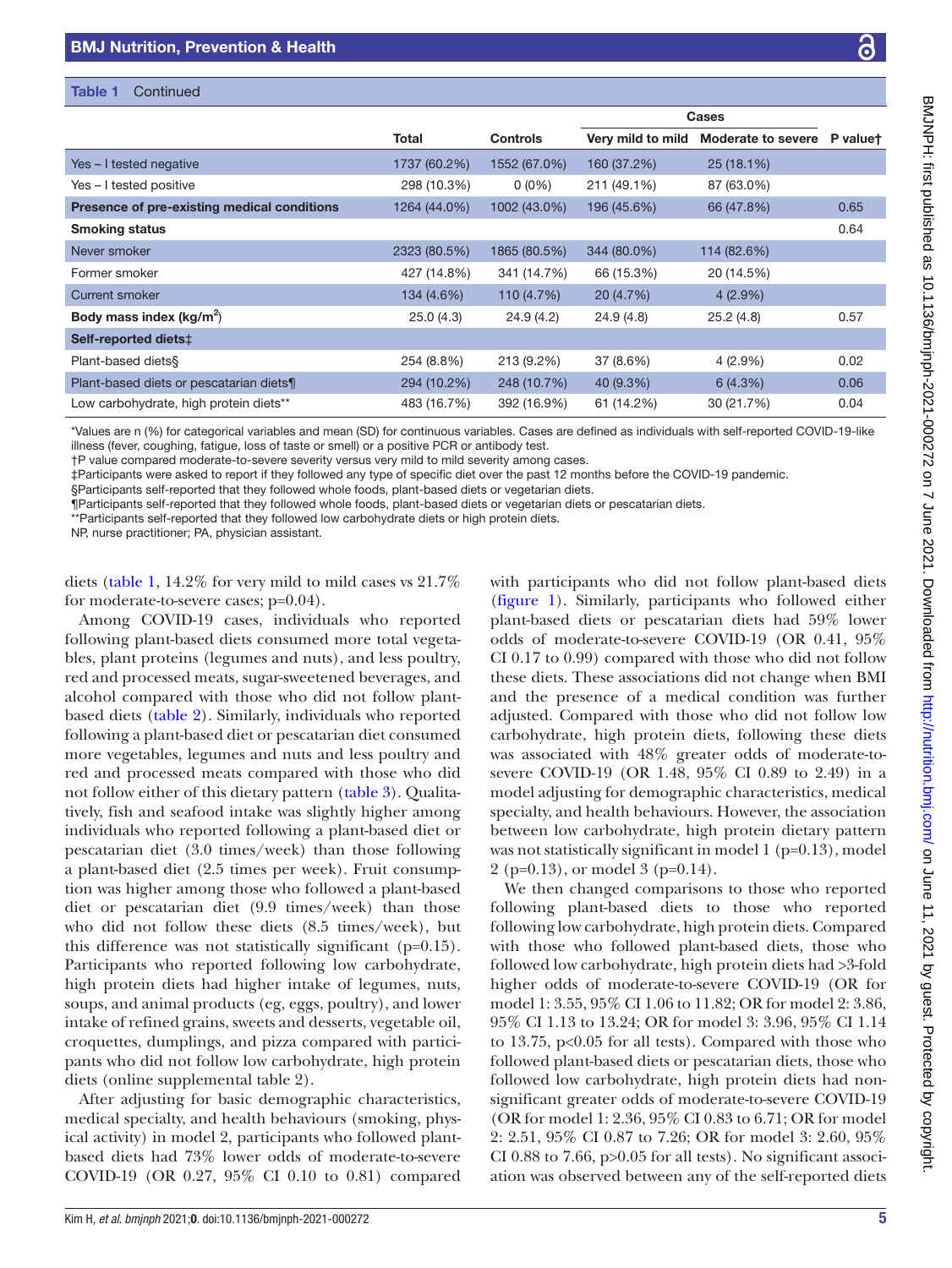#### <span id="page-5-0"></span>Table 2 Dietary intake of healthcare workers stratified by self-report of following plant-based diet among COVID-19  $Case (n-568)$ <sup>\*</sup>

| .                                     |                                                   |                                               |         |  |  |
|---------------------------------------|---------------------------------------------------|-----------------------------------------------|---------|--|--|
|                                       | <b>Followed</b><br>plant-based<br>diet ( $n=41$ ) | Did not follow<br>plant-based<br>diet (n=527) | P value |  |  |
| Dietary intake, times/week (mean, SD) |                                                   |                                               |         |  |  |
| <b>Total fruits</b>                   | 9.8(6.4)                                          | 8.5(6.5)                                      | 0.23    |  |  |
| <b>Total vegetables</b>               | 14.5(8.7)                                         | 10.4(7.1)                                     | < 0.001 |  |  |
| Potatoes                              | 2.1(1.9)                                          | 2.1(1.8)                                      | 0.90    |  |  |
| <b>Legumes</b>                        | 3.7(2.9)                                          | 1.9(1.6)                                      | < 0.001 |  |  |
| Nuts                                  | 3.5(2.6)                                          | 2.3(2.9)                                      | 0.01    |  |  |
| Refined grains                        | 7.5(5.5)                                          | 8.6(5.2)                                      | 0.17    |  |  |
| Dark or whole grain<br>breads         | 2.5(2.2)                                          | 2.2(2.5)                                      | 0.55    |  |  |
| Sweets and desserts                   | 5.8(5.8)                                          | 6.8(6.9)                                      | 0.35    |  |  |
| Eggs                                  | 2.0(1.8)                                          | 2.3(1.9)                                      | 0.30    |  |  |
| Dairy                                 | 12.9(9.1)                                         | 13.3(7.9)                                     | 0.73    |  |  |
| Poultry                               | 1.2(1.5)                                          | 2.3(1.6)                                      | < 0.001 |  |  |
| <b>Red and processed</b><br>meats     | 1.3(2.3)                                          | 3.8(2.8)                                      | < 0.001 |  |  |
| Fish and seafood                      | 2.5(2.7)                                          | 3.1(2.6)                                      | 0.12    |  |  |
| Soups                                 | 1.4(1.7)                                          | 1.4(1.4)                                      | 0.78    |  |  |
| Croquettes, dumplings,<br>pizza       | 0.8(0.8)                                          | 1.0(1.0)                                      | 0.14    |  |  |
| <b>Sugar-sweetened</b><br>beverages   | 1.1(2.1)                                          | 2.5(3.4)                                      | 0.01    |  |  |
| Fruit juices                          | 0.4(0.9)                                          | 1.0(1.9)                                      | 0.06    |  |  |
| Vegetable oil                         | 3.6(3.3)                                          | 3.8(3.2)                                      | 0.67    |  |  |
| <b>Butter</b>                         | 1.4(2.0)                                          | 1.9(2.3)                                      | 0.15    |  |  |
| <b>Alcohol</b>                        | 2.2(3.0)                                          | 3.7(4.3)                                      | 0.03    |  |  |
| Coffee                                | 6.5(5.1)                                          | 7.7(6.8)                                      | 0.27    |  |  |
| Tea                                   | 1.9(2.5)                                          | 2.1(3.6)                                      | 0.68    |  |  |

Bold font denotes statistically significant associations. \*Cases are defined as individuals with self-reported COVID-19 like illness (fever, coughing, fatigue, loss of taste or smell) or a positive PCR or antibody test. P value comparing those following a plant-based diet versus those not following a plant-based diet among cases. Details on these food groups are presented in [online](https://dx.doi.org/10.1136/bmjnph-2021-000272)  [supplemental table 1](https://dx.doi.org/10.1136/bmjnph-2021-000272).

and odds of COVID-19 illness ([online supplemental table](https://dx.doi.org/10.1136/bmjnph-2021-000272) [3;](https://dx.doi.org/10.1136/bmjnph-2021-000272) p values for all tests >0.05) or duration of COVID-19 ([online supplemental table 4](https://dx.doi.org/10.1136/bmjnph-2021-000272); p values for all tests >0.05).

In a sensitivity analysis, the association did not change substantially when we additionally adjusted for access to PPE for plant-based diets (OR 0.29, 95% CI 0.10 to 0.84) and for low carbohydrate, high protein diets (OR 1.48, 95% CI 0.87 to 2.52), but the confidence interval was wider and the association was no longer statistically significant for plant-based diets or pescatarian diets (OR 0.42, 95% CI 0.17 to 1.05). When we additionally adjusted for use of different dietary supplements one at a time and simultaneously, the results were unchanged from the main analyses (data not shown). When we limited cases to those with a positive PCR or antibody test, the association between

# BMJ Nutrition, Prevention & Health

<span id="page-5-1"></span>Table 3 Dietary intake of healthcare workers stratified by self-report of following plant-based diet or pescatarian diet  $\overline{a}$  COVID-10 cases (n=569)\*

| $\alpha$ $\beta$ $\alpha$ $\beta$ $\beta$ $\beta$ $\beta$ $\alpha$ $\beta$ $\beta$ $\beta$ $\beta$ $\beta$ $\beta$ $\beta$ |                                                                             |                                                                     |         |  |  |
|----------------------------------------------------------------------------------------------------------------------------|-----------------------------------------------------------------------------|---------------------------------------------------------------------|---------|--|--|
|                                                                                                                            | <b>Followed</b><br>plant-based<br>diet or<br>pescatarian<br>diet ( $n=46$ ) | Did not<br>follow plant-<br>based or<br>pescatarian<br>diet (n=522) | P value |  |  |
| Dietary intake, times/week (mean, SD)                                                                                      |                                                                             |                                                                     |         |  |  |
| <b>Total fruits</b>                                                                                                        | 9.9(6.4)                                                                    | 8.5(6.5)                                                            | 0.15    |  |  |
| <b>Total vegetables</b>                                                                                                    | 14.4(8.4)                                                                   | 10.4(7.1)                                                           | < 0.001 |  |  |
| Potatoes                                                                                                                   | 2.2(1.9)                                                                    | 2.1(1.7)                                                            | 0.89    |  |  |
| <b>Legumes</b>                                                                                                             | 3.7(2.8)                                                                    | 1.9(1.6)                                                            | < 0.001 |  |  |
| <b>Nuts</b>                                                                                                                | 3.6(2.5)                                                                    | 2.3(2.9)                                                            | 0.004   |  |  |
| Refined grains                                                                                                             | 7.5(6.1)                                                                    | 8.6(5.2)                                                            | 0.17    |  |  |
| Dark or whole grain breads                                                                                                 | 2.7(2.4)                                                                    | 2.2(2.5)                                                            | 0.21    |  |  |
| Sweets and desserts                                                                                                        | 6.7(9.3)                                                                    | 6.7(6.5)                                                            | 0.96    |  |  |
| Eggs                                                                                                                       | 2.2(2.1)                                                                    | 2.3(1.9)                                                            | 0.80    |  |  |
| Dairy                                                                                                                      | 13.4(9.0)                                                                   | 13.3(7.9)                                                           | 0.90    |  |  |
| Poultry                                                                                                                    | 1.3(1.6)                                                                    | 2.3(1.6)                                                            | < 0.001 |  |  |
| <b>Red and processed</b><br>meats                                                                                          | 1.7(3.3)                                                                    | 3.8(2.8)                                                            | < 0.001 |  |  |
| Fish and seafood                                                                                                           | 3.0(3.9)                                                                    | 3.1(2.5)                                                            | 0.86    |  |  |
| Soups                                                                                                                      | 1.5(1.7)                                                                    | 1.4(1.4)                                                            | 0.73    |  |  |
| Croquettes, dumplings,<br>pizza                                                                                            | 0.9(1.4)                                                                    | 1.0(1.0)                                                            | 0.62    |  |  |
| Sugar-sweetened<br>beverages                                                                                               | 1.5(2.6)                                                                    | 2.5(3.4)                                                            | 0.06    |  |  |
| Fruit juices                                                                                                               | 0.5(1.3)                                                                    | 1.0(1.9)                                                            | 0.12    |  |  |
| Vegetable oil                                                                                                              | 3.5(3.2)                                                                    | 3.8(3.3)                                                            | 0.59    |  |  |
| <b>Butter</b>                                                                                                              | 1.6(2.1)                                                                    | 1.9(2.3)                                                            | 0.35    |  |  |
| Alcohol                                                                                                                    | 2.6(4.1)                                                                    | 3.7(4.3)                                                            | 0.09    |  |  |
| Coffee                                                                                                                     | 6.2(5.1)                                                                    | 7.7(6.8)                                                            | 0.12    |  |  |
| Tea                                                                                                                        | 2.2(2.7)                                                                    | 2.1(3.6)                                                            | 0.92    |  |  |

Bold font denotes statistically significant associations.

\*Cases are defined as individuals with self-reported COVID-19 like illness (fever, coughing, fatigue, loss of taste or smell) or a positive PCR or antibody test. P value comparing those following a plantbased or pescatarian diet versus those not following a plant-based or pescatarian diet among cases. Details on these food groups are presented in [online supplemental table 1](https://dx.doi.org/10.1136/bmjnph-2021-000272).

self-reported diets and moderate-to-severe COVID-19 illness was less precise, but the direction of the association was consistent with the main analysis (model 2, OR for plant-based diets: 0.49, 95% CI 0.13 to 1.86; OR for plant-based diets or pescatarian diets: 0.47, 95% CI 0.12 to 1.78; OR for low carbohydrate, high protein diets: 1.31, 95% CI 0.62 to 2.76) [\(online supplemental table 5](https://dx.doi.org/10.1136/bmjnph-2021-000272)). In this sensitivity analysis limited to cases with a positive PCR or antibody test, we observed no significant association between self-reported diets and odds of COVID-19 illness or duration of COVID-19, except for plant-based diets or pescatarian diets and lower odds of COVID-19 illness (model 2, OR 0.56, 95% CI 0.34 to 0.95).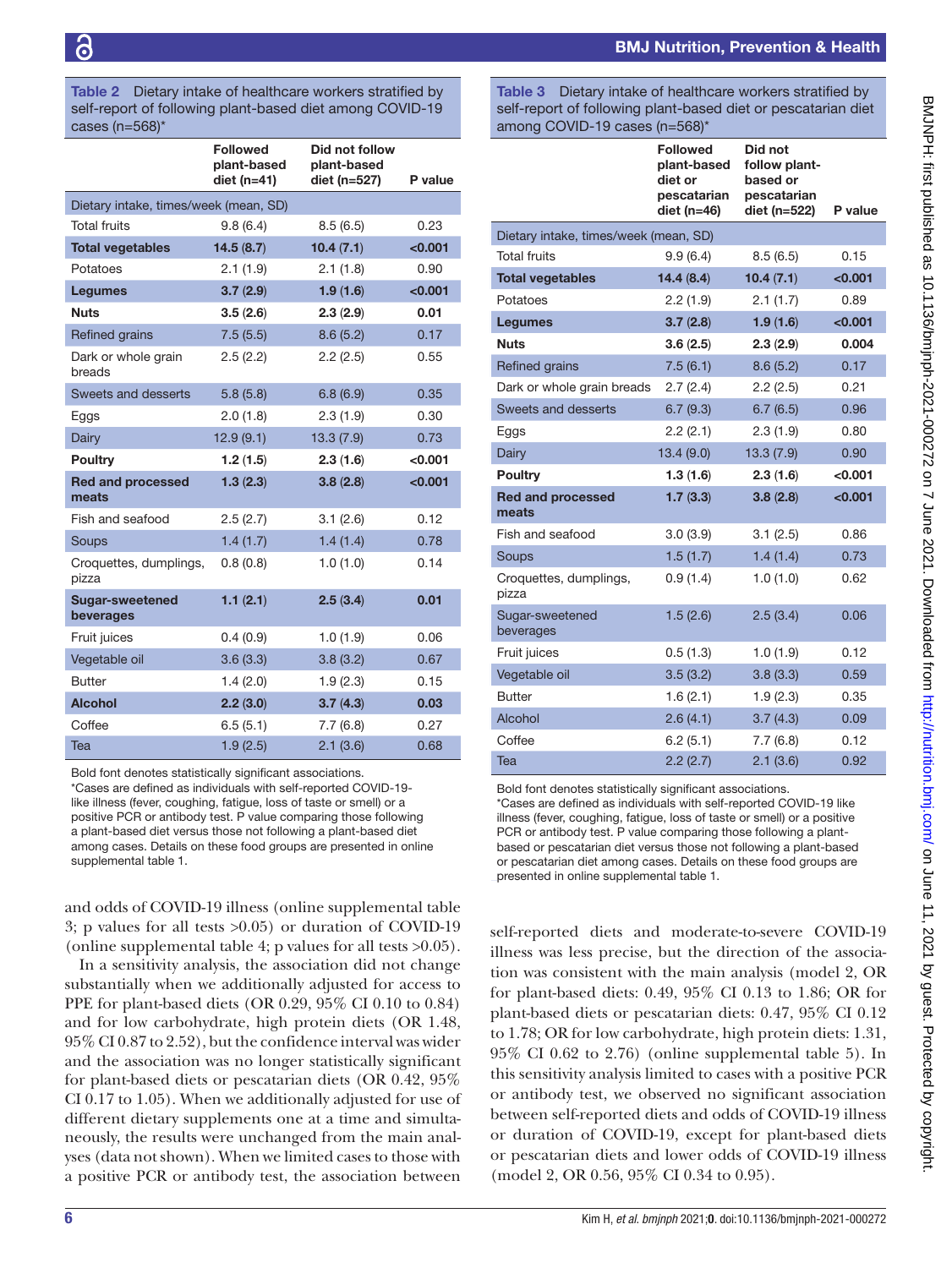

<span id="page-6-0"></span>Figure 1 Adjusted odds ratios (ORs) and 95% confidence intervals (95% CI) for the association between self-reported dietary patterns and moderate-to-severe COVID-19. ORs of moderate-to-severe COVID-19 for those who followed low carbohydrate, high protein diets were 3.55 (95% CI 1.06 to 11.82) in model 1, 3.86 (95% CI 1.13 to 13.24) in model 2, and 3.96 (95% CI 1.14 to 13.75) in model 3 (p<0.05 for all tests), compared with those who followed plant-based diets. ORs for moderate-to-severe COVID-19 for those who followed low carbohydrate, high protein diets were 2.36 (95% CI 0.83 to 6.71) in model 1, 2.51 (95% CI 0.87 to 7.26) in model 2, and 2.60 (95% CI 0.88 to 7.66) in model 3 (p>0.05 for all tests), compared with those who followed plant-based diets or pescatarian diets. We compared moderate-to-severe severity to very mild to mild severity. 'Very mild' severity was defined as asymptomatic or nearly asymptomatic. 'Mild' severity was defined as symptoms (fever <38°C (without treatment), with or without cough, no dyspnoea, no gasping, no abnormal imaging findings). 'Moderate' severity was defined as fever, respiratory symptoms, and/or imaging findings of pneumonia. 'Severe' severity was defined as meeting any of the following: (1) respiratory distress, respiratory rate ≥30 times/min; (2) low oxygen saturation (SpO<sub>2</sub>) <93% at rest; (3) partial pressure of oxygen (PaO<sub>2</sub>)/fraction of inspired oxygen (FiO<sub>2</sub>) ≤300 mm Hg. Model 1 adjusted for age, sex, race/ethnicity, and country. Model 2 additionally adjusted for specialty, smoking, and physical activity. Model 3 additionally adjusted for body mass index and presence of a medical condition.

#### **DISCUSSION**

In HCWs from six countries with a high frequency of exposure to COVID-19 patients, following plant-based diets or a spectrum of plant-based diets (plant-based diets or pescatarian diets) was associated with 73% and 59% lower odds of moderate-to-severe COVID-19-like illness, respectively, compared with individuals who did not follow these diets. Following low carbohydrate, high protein diets was associated with a non-significant 48% greater odds of moderate-to-severe COVID-19-like illness, compared with individuals who did not follow these diets. However, compared with those who reported following plant-based diets, those who followed low carbohydrate, high protein diets had higher odds of moderate-to-severe COVID-19. No association was observed for self-reported diets and odds of COVID-19-like illness or duration of COVID-19 symptoms.

To our knowledge, this is the first study to report an association between dietary patterns and severity of COVID-19 illness. Several studies have hypothesised that healthy dietary patterns may play a role in the incidence or disease course of COVID-19 by improving the immune response. $14-16$  Despite the growing interest in identifying nutritional strategies that may mitigate the risk of COVID-19 infection or patient outcomes, only one previous study examined dietary habits and COVID-19 severity. In a single-centre, cross-sectional study of 206 Iranian patients with COVID-19, those with higher fruit

and poultry consumption and lower tea consumption were less likely to have severe COVID-19.<sup>17</sup> Our findings were similar to this prior study in that participants who reported following plant-based diets or a spectrum of plant-based diets (plant-based diets or pescatarian diets) had a non-significant higher intake of fruits. However, in our study, participants who were following plant-based diets or pescatarian diets had higher consumption of other food groups (vegetables, legumes, nuts) and lower consumption of poultry. Such differences in results may be due to differences in dietary patterns among Iranian adults relative to our study population, and our focus on dietary patterns rather than intake of specific food groups.

Plant-based diets or vegetarian diets are dietary patterns that are high in plant foods and low in animal products.[12 13](#page-8-9) Consistent with this definition, participants who reported that they followed plant-based diets or vegetarian diets had higher intake of plant foods (vegetables, legumes, nuts) and lower intake of poultry and red and processed meat. Plant-based diets are rich in nutrients, especially phytochemicals (polyphenols, carotenoids),<sup>1318</sup> with prior studies reporting higher fibre, vitamins A, C, and E, folate, and mineral (iron, potassium, magnesium) intake among those with highest versus lowest adherence to plant-based diets.<sup>12 19</sup> Studies have reported that supplementation of some of these nutrients, specifically, vitamins A, C, D, and E, decreased the risk of respiratory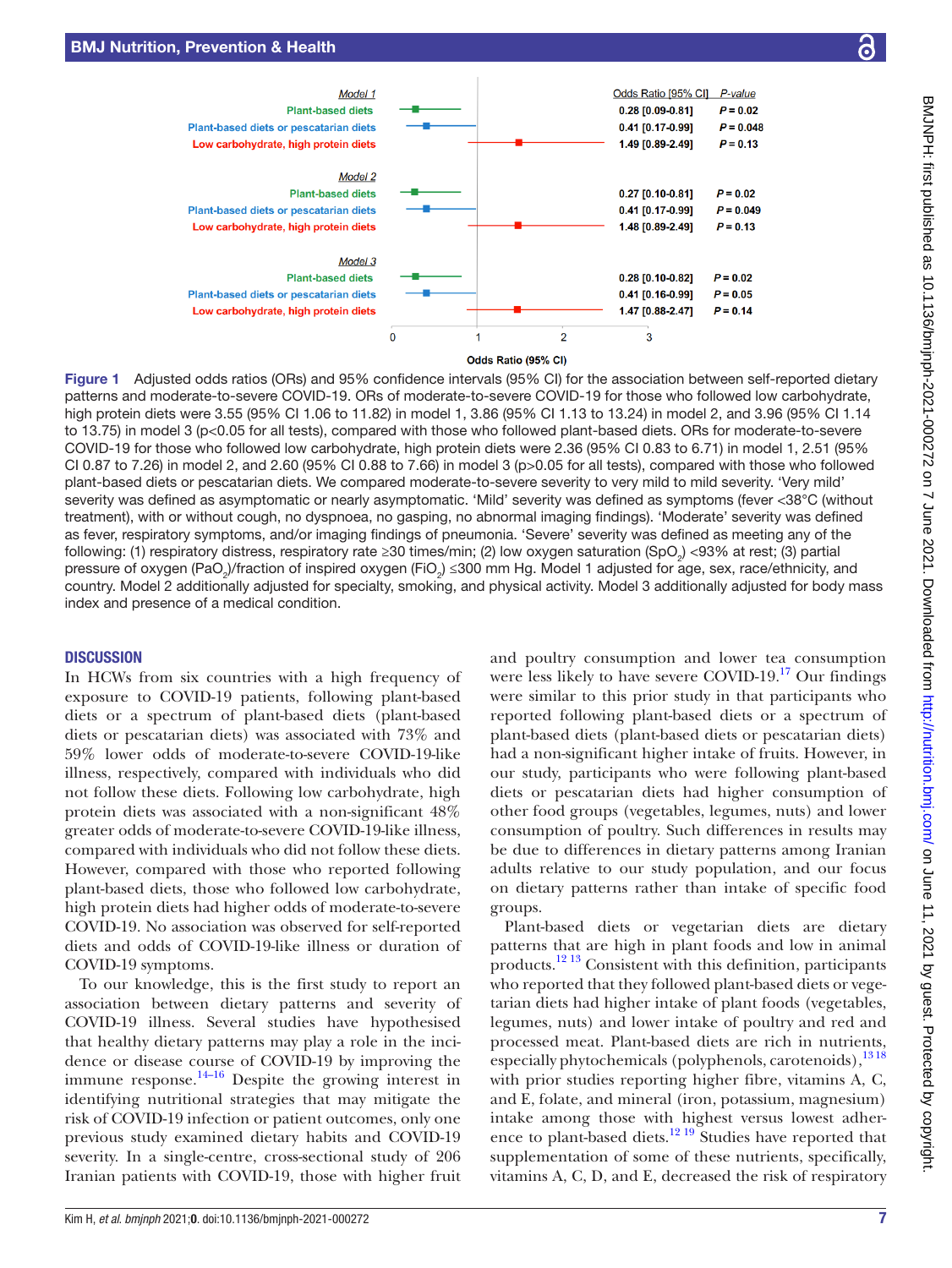infections, such as the common cold and pneumonia, and shortened the duration of these illnesses.<sup>16 20–23</sup> These nutrients are hypothesised to support the immune system as they play important roles in the production of antibodies, proliferation of lymphocytes, and reduction of oxidative stress.<sup>16</sup> While previously, both specific micronutrient deficiencies as well as generalised malnutrition have been associated with immune dysfunction in the host, the viral pathogen itself may be affected by the nutritional deficiency as well. $4^{24}$  Multiple viruses, such as coxsackievirus and influenza, have been shown to develop increased virulence due to changes in their genomes as a consequence of replicating in a nutritionally deficient host (eg, deficiency in selenium)[.25 26](#page-8-14) Selenium may be an important nutrient to consider, considering its role in immunity.<sup>16 27</sup> Given our findings of protection from severe illness in those consuming a micronutrient-dense diet, our data support this hypothesis. We could not further explore individual nutrient levels in our study population because we did not have these data. Future studies with detailed information on plasma micronutrient levels are warranted to confirm our findings.

Along with plant-based diets, individuals who reported following pescatarian diets had lower odds of severe COVID-19. Pescatarian diets lie within the spectrum of plant-based diets and include fish or seafood while restricting the intake of meats. $^{28}$  Fish intake is an important source of vitamin D and omega-3 fatty acids, that is, eicosapentaenoic acid (EPA) and docosahexaenoic acid (DHA). High EPA and DHA intake, which results in high omega-3 fatty acids compared with omega-6 fatty acids and formation of omega-3 oxylipins, $29$  have anti-inflammatory effects, suppressing the production of pro-inflammatory cytokines (interleukin 1β, tumour necrosis factor α), reducing inflammatory eicosanoid synthesis and oxidative stress.<sup>15 16 30</sup> A meta-analysis of 10 randomised controlled trials in patients with acute respiratory distress syndrome (ARDS) found that individuals who received formulas high in omega-3 fatty acid had shorter duration of mechanical ventilation and shorter length of stay at intensive care units, $30$  suggesting favourable effects of omega-3 fatty acids on ARDS. In our study, the magnitude of the association for moderate-to-severe COVID-19 illness was lower when we included pescatarian diets in addition to those who reported following plantbased diets. Our results suggest that although there is evidence that fish intake may have favourable impacts on respiratory illness, future studies are needed to confirm whether pescatarian diets are associated with patient outcomes in the context of COVID-19.

Interestingly, when we restricted cases to those with a positive PCR or antibody test, individuals who reported following plant-based diets or pescatarian diets had lower odds of COVID-19 infection. Epidemiological studies have shown that fruit and vegetable intake is associated with a lower risk of upper respiratory tract infection such as cold, influenza, or sinusitis. $31$  Some studies reported that higher intake of fish was inversely associated with

respiratory conditions such as asthma and chronic obstructive pulmonary disease.<sup>32</sup>  $33$  However, considering the lack of data on dietary intake and COVID-19 in the literature, and the smaller number of cases when we defined cases solely by testing, the result on COVID-19 infection requires replication.

Low carbohydrate, high protein diets were associated with non-significant greater odds of severe COVID-19 when compared with those who did not report following these diets. However, when we compared these diets to plant-based diets, those who reported following low carbohydrate, high protein diets had significantly greater odds of moderate-to-severe COVID-19. Participants who reported following low carbohydrate, high protein diets had a higher intake of legumes, nuts, soups, and animal products such as eggs and poultry. Studies have hypothesised that an unhealthy dietary pattern, such as Western diets which are high in refined sugars, processed foods, and red and processed meats, can be pro-inflammatory and have negative health impacts.<sup>15 34</sup> Without plasma micronutrient levels, it is unclear whether low carbohydrate, high protein diets are unhealthy. Nonetheless, our results highlight that it may be advisable to follow a healthy dietary pattern such as plant-based diets or pescatarian diets.

Our study has several strengths, including a large sample size, diverse HCWs from multiple countries, and careful adjustment of potential confounding factors. Further, we were able to capture the early phase of the global pandemic, before the detection of known SARS-CoV2 variants of concern, which could further complicate a multinational epidemiological analysis, by leveraging an existing network of HCWs. However, our finding should be interpreted within the context of the following limitations. First, we relied on participants' self-report to define exposures and outcomes. As such, there is a possibility of recall bias. However, HCWs are unique in that they may be a source of high-quality data (eg, complete information, probably high accuracy of information). $35$  Second, the definition of certain dietary patterns (eg, plant-based diets, pescatarian diets, low carbohydrate, high protein diet) may vary by countries. Nevertheless, it is encouraging that the responses on the food frequency questionnaire reflected intake of food groups that are consistent with these dietary patterns. Third, our study may not have included individuals with more severe COVID-19 illness, given that severe cases (mechanical ventilation, admission to intensive care units) may not have been able to complete our questionnaire. Fourth, our study population comprised predominantly male physicians; thus, the findings of the study may need to be replicated in women and non-HCWs. Lastly, despite our efforts to adjust for a number of confounding factors, residual confounding may still be present due to unmeasured or incorrectly assessed variables.

In conclusion, individuals who reported following plant-based diets or pescatarian diets had lower odds of severe COVID-19-like illness. Individuals who reported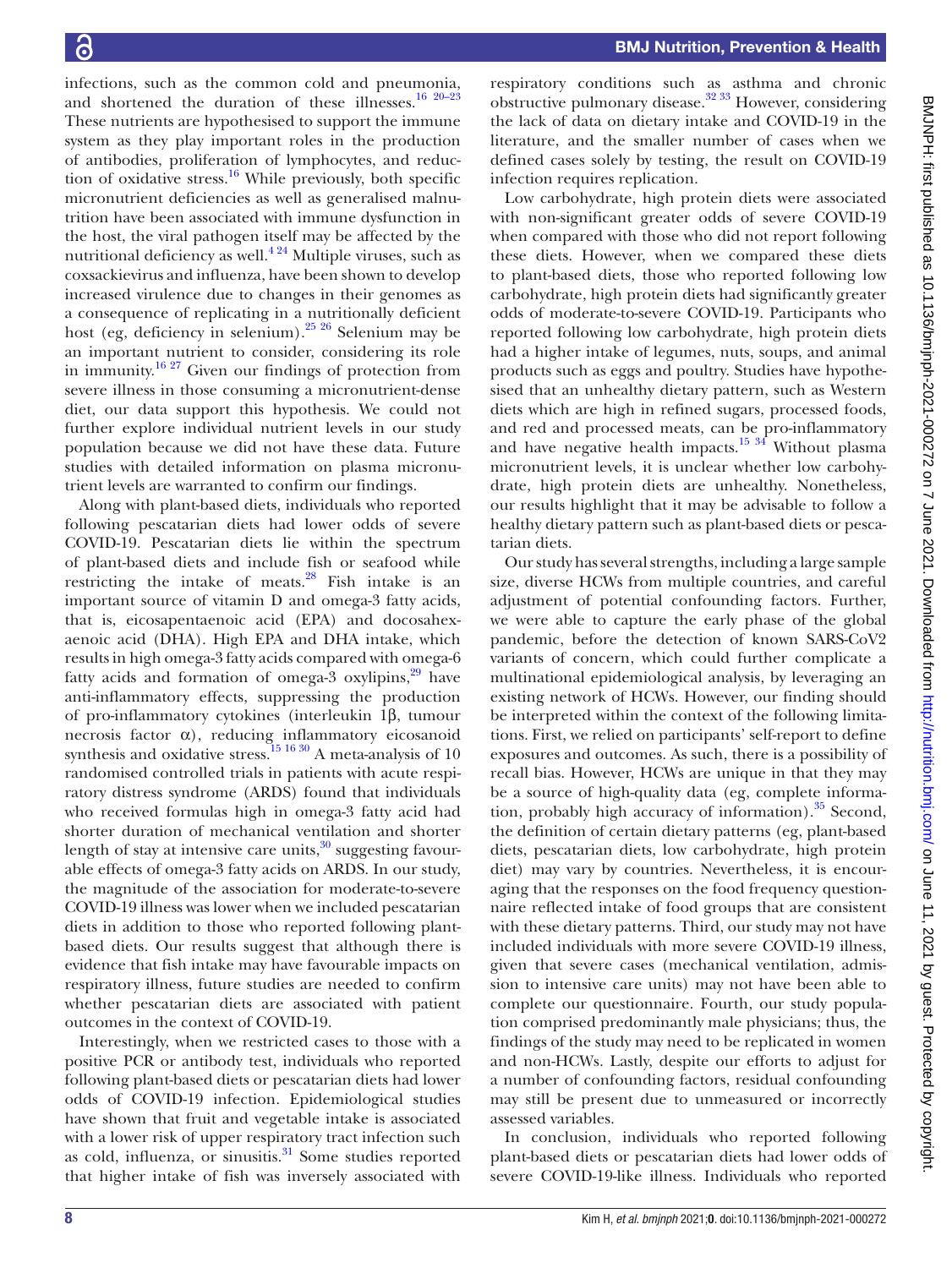# BMJ Nutrition, Prevention & Health

following low carbohydrate, high protein diets had higher odds of severe-COVID-19-like illness, when compared with individuals who followed plant-based diets. Those who reported following plant-based diets or pescatarian diets had higher intake of vegetables, legumes and nuts, and lower intake of poultry and red and processed meats. Our results suggest that a healthy diet rich in nutrientdense foods may be considered for protection against severe COVID-19. Future studies with detailed macroand micronutrient data are warranted to study associations between dietary intake and COVID-19 severity.

#### Author affiliations

<sup>1</sup>Department of Epidemiology, Johns Hopkins Bloomberg School of Public Health, Baltimore, Maryland, USA

<sup>2</sup>Welch Center for Prevention, Epidemiolgy, and Clinical Research, Johns Hopkins University, Baltimore, Maryland, USA

3 Division of Cardiovascular Medicine, Brigham & Women's Hospital, Boston, Massachusetts, USA

4 Envision Health Partners, Riverside, Connecticut, USA

5 Department of Cardiology, Smidt Heart Institute, Cedars-Sinai Medical Center, Los Angeles, California, USA

6 Department of Medicine, Stamford Hospital, Stamford, Connecticut, USA <sup>7</sup>Department of Medicine, Columbia University Vagelos College of Physicians and Surgeons, New York, New York, USA

Contributors HK had full access to all of the data in the study and takes responsibility for the integrity of the data and accuracy of the data analysis. Conception and design: HK, CMR, SBS. Acquisition, analysis, or interpretation of data: HK, CMR, SH, CL, MR, JFL, SC, SBS. Drafting of the manuscript: HK. Critical revision of the manuscript: All authors. Statistical analysis: HK, SBS. Obtained funding: SBS. Administrative, technical, or material support: CMR, MR. Supervision: **SBS** 

Funding This work was funded by Survey Healthcare Globus. HK and CMR are supported by grants from the National Institute of Diabetes and Digestive and Kidney Diseases (K01 DK107782, R03 DK128386) and the National Heart, Lung, and Blood Institute outside of the submitted work (R56 HL153178, R21 HL143089). SC received funding from the National Institutes of Health (U54CA260591).

Disclaimer The funder was not involved in the analysis, interpretation of data, writing of the report, or decision to submit the article for publication.

Competing interests None declared.

Patient consent for publication Not required.

Provenance and peer review Not commissioned; externally peer reviewed by Leila Azadbakht, Tehran University of Medical Sciences and David Jenkins, University of Toronto Faculty of Medicine.

Data availability statement Data are not publicly available.

Supplemental material This content has been supplied by the author(s). It has not been vetted by BMJ Publishing Group Limited (BMJ) and may not have been peer-reviewed. Any opinions or recommendations discussed are solely those of the author(s) and are not endorsed by BMJ. BMJ disclaims all liability and responsibility arising from any reliance placed on the content. Where the content includes any translated material, BMJ does not warrant the accuracy and reliability of the translations (including but not limited to local regulations, clinical guidelines, terminology, drug names and drug dosages), and is not responsible for any error and/or omissions arising from translation and adaptation or otherwise.

Open access This is an open access article distributed in accordance with the Creative Commons Attribution 4.0 Unported (CC BY 4.0) license, which permits others to copy, redistribute, remix, transform and build upon this work for any purpose, provided the original work is properly cited, a link to the licence is given, and indication of whether changes were made. See: [https://creativecommons.org/](https://creativecommons.org/licenses/by/4.0/) [licenses/by/4.0/.](https://creativecommons.org/licenses/by/4.0/)

#### **REFERENCES**

- <span id="page-8-0"></span>1 Troeger C, Blacker B, Khalil IA, *et al*. Estimates of the global, regional, and national morbidity, mortality, and aetiologies of lower respiratory infections in 195 countries, 1990-2016: a systematic analysis for the Global Burden of Disease study 2016. *[Lancet Infect](http://dx.doi.org/10.1016/S1473-3099(18)30310-4)  [Dis](http://dx.doi.org/10.1016/S1473-3099(18)30310-4)* 2018;18:1191–210.
- <span id="page-8-1"></span>2 Fontanet A, Autran B, Lina B, *et al*. SARS-CoV-2 variants and ending the COVID-19 pandemic. *[Lancet](http://dx.doi.org/10.1016/S0140-6736(21)00370-6)* 2021;397:952–4.
- <span id="page-8-2"></span>3 Shah ASV, Wood R, Gribben C, *et al*. Risk of hospital admission with coronavirus disease 2019 in healthcare workers and their households: nationwide linkage cohort study. *[BMJ](http://dx.doi.org/10.1136/bmj.m3582)* 2020;371:m3582.
- <span id="page-8-3"></span>4 Calder P, Carr A, Gombart A, *et al*. Optimal nutritional status for a well-functioning immune system is an important factor to protect against viral infections. *[Nutrients](http://dx.doi.org/10.3390/nu12041181)* 2020;12:1181.
- <span id="page-8-4"></span>Yang J, Zheng Y, Gou X, *et al*. Prevalence of comorbidities and its effects in patients infected with SARS-CoV-2: a systematic review and meta-analysis. *[Int J Infect Dis](http://dx.doi.org/10.1016/j.ijid.2020.03.017)* 2020;94:91–5.
- 6 Simonnet A, Chetboun M, Poissy J, *et al*. High prevalence of obesity in severe acute respiratory syndrome coronavirus-2 (SARS-CoV-2) requiring invasive mechanical ventilation. *[Obesity](http://dx.doi.org/10.1002/oby.22831)* 2020;28:1195–9.
- <span id="page-8-5"></span>7 Kim H, Hegde S, LaFiura C, *et al*. Access to personal protective equipment in exposed healthcare workers and COVID-19 illness, severity, symptoms and duration: a population-based case-control study in six countries. *[BMJ Glob Health](http://dx.doi.org/10.1136/bmjgh-2020-004611)* 2021;6:e004611.
- 8 Kim H, Hegde S, LaFiura C. COVID-19 illness in relation to sleep and burnout. *BMJ Nutr Prev Health* 2021.
- <span id="page-8-6"></span>9 Worldometer. Coronavirus graphs: worldwide cases and deaths. Available: [https://www.worldometers.info/coronavirus/worldwide](https://www.worldometers.info/coronavirus/worldwide-graphs/)[graphs/](https://www.worldometers.info/coronavirus/worldwide-graphs/) [Accessed 1 Mar 2021].
- <span id="page-8-7"></span>10 Rodríguez IT, Ballart JF, Pastor GC, *et al*. [Validation of a short questionnaire on frequency of dietary intake: reproducibility and validity]. *[Nutr Hosp](http://www.ncbi.nlm.nih.gov/pubmed/18560701)* 2008;23:242–52.
- <span id="page-8-8"></span>11 Zu ZY, Jiang MD, Xu PP, *et al*. Coronavirus disease 2019 (COVID-19): a perspective from China. *[Radiology](http://dx.doi.org/10.1148/radiol.2020200490)* 2020;296:E15–25.
- <span id="page-8-9"></span>12 Kim H, Rebholz CM, Garcia-Larsen V, *et al*. Operational differences in plant-based diet indices affect the ability to detect associations with incident hypertension in middle-aged US adults. *[J Nutr](http://dx.doi.org/10.1093/jn/nxz275)* 2020;150:842–50.
- <span id="page-8-12"></span>13 Satija A, Hu FB. Plant-based diets and cardiovascular health. *[Trends](http://dx.doi.org/10.1016/j.tcm.2018.02.004)  [Cardiovasc Med](http://dx.doi.org/10.1016/j.tcm.2018.02.004)* 2018;28:437–41.
- <span id="page-8-10"></span>14 Morais AHdeA, Aquino JdeS, da Silva-Maia JK, *et al*. Nutritional status, diet and viral respiratory infections: perspectives for severe acute respiratory syndrome coronavirus 2. *[Br J Nutr](http://dx.doi.org/10.1017/S0007114520003311)* 2021;125:851–62.
- <span id="page-8-16"></span>15 Zabetakis I, Lordan R, Norton C, *et al*. COVID-19: the inflammation link and the role of nutrition in potential mitigation. *[Nutrients](http://dx.doi.org/10.3390/nu12051466)* 2020;12:1466.
- <span id="page-8-13"></span>16 Calder PC. Nutrition, immunity and COVID-19. *[BMJ Nutr Prev Health](http://dx.doi.org/10.1136/bmjnph-2020-000085)* 2020;3:74–92.
- <span id="page-8-11"></span>17 Tavakol Z, Ghannadi S, Tabesh MR, *et al*. Relationship between physical activity, healthy lifestyle and COVID-19 disease severity; a cross-sectional study. *[Z Gesundh Wiss](http://dx.doi.org/10.1007/s10389-020-01468-9)* 2021:1-9.
- 18 Iddir M, Brito A, Dingeo G, *et al*. Strengthening the immune system and reducing inflammation and oxidative stress through diet and nutrition: considerations during the COVID-19 crisis. *[Nutrients](http://dx.doi.org/10.3390/nu12061562)* 2020;12:1562.
- 19 Kim H, Caulfield LE, Garcia-Larsen V, *et al*. Plant-based diets and incident CKD and kidney function. *[Clin J Am Soc Nephrol](http://dx.doi.org/10.2215/CJN.12391018)* 2019;14:682–91.
- 20 Hemilä H, Louhiala P. Vitamin C for preventing and treating pneumonia. *[Cochrane Database Syst Rev](http://dx.doi.org/10.1002/14651858.CD005532.pub3)* 2013:CD005532.
- 21 Hemilä H, Chalker E. Vitamin C for preventing and treating the common cold. *[Cochrane Database Syst Rev](http://dx.doi.org/10.1002/14651858.CD000980.pub4)* 2013:CD000980.
- 22 Hemilä H. Vitamin E administration may decrease the incidence of pneumonia in elderly males. *[Clin Interv Aging](http://dx.doi.org/10.2147/CIA.S114515)* 2016;11:1379–85.
- 23 Zemb P, Bergman P, Camargo CA, *et al*. Vitamin D deficiency and the COVID-19 pandemic. *[J Glob Antimicrob Resist](http://dx.doi.org/10.1016/j.jgar.2020.05.006)* 2020;22:133–4.
- 24 Beck MA. Antioxidants and viral infections: host immune response and viral pathogenicity. *[J Am Coll Nutr](http://dx.doi.org/10.1080/07315724.2001.10719172)* 2001;20:384S–8.
- <span id="page-8-14"></span>25 Beck MA, Shi Q, Morris VC, *et al*. Rapid genomic evolution of a non-virulent coxsackievirus B3 in selenium-deficient mice results in selection of identical virulent isolates. *[Nat Med](http://dx.doi.org/10.1038/nm0595-433)* 1995;1:433–6.
- 26 Beck MA, Nelson HK, Shi Q, *et al*. Selenium deficiency increases the pathology of an influenza virus infection. *[Faseb J](http://dx.doi.org/10.1096/fj.00-0721fje)* 2001;15:1481–3.
- 27 Jenkins DJA, Kitts D, Giovannucci EL, *et al*. Selenium, antioxidants, cardiovascular disease, and all-cause mortality: a systematic review and meta-analysis of randomized controlled trials. *[Am J Clin Nutr](http://dx.doi.org/10.1093/ajcn/nqaa245)* 2020;112:1642–52.
- <span id="page-8-15"></span>28 Tong TYN, Appleby PN, Bradbury KE, *et al*. Risks of ischaemic heart disease and stroke in meat eaters, fish eaters, and vegetarians over